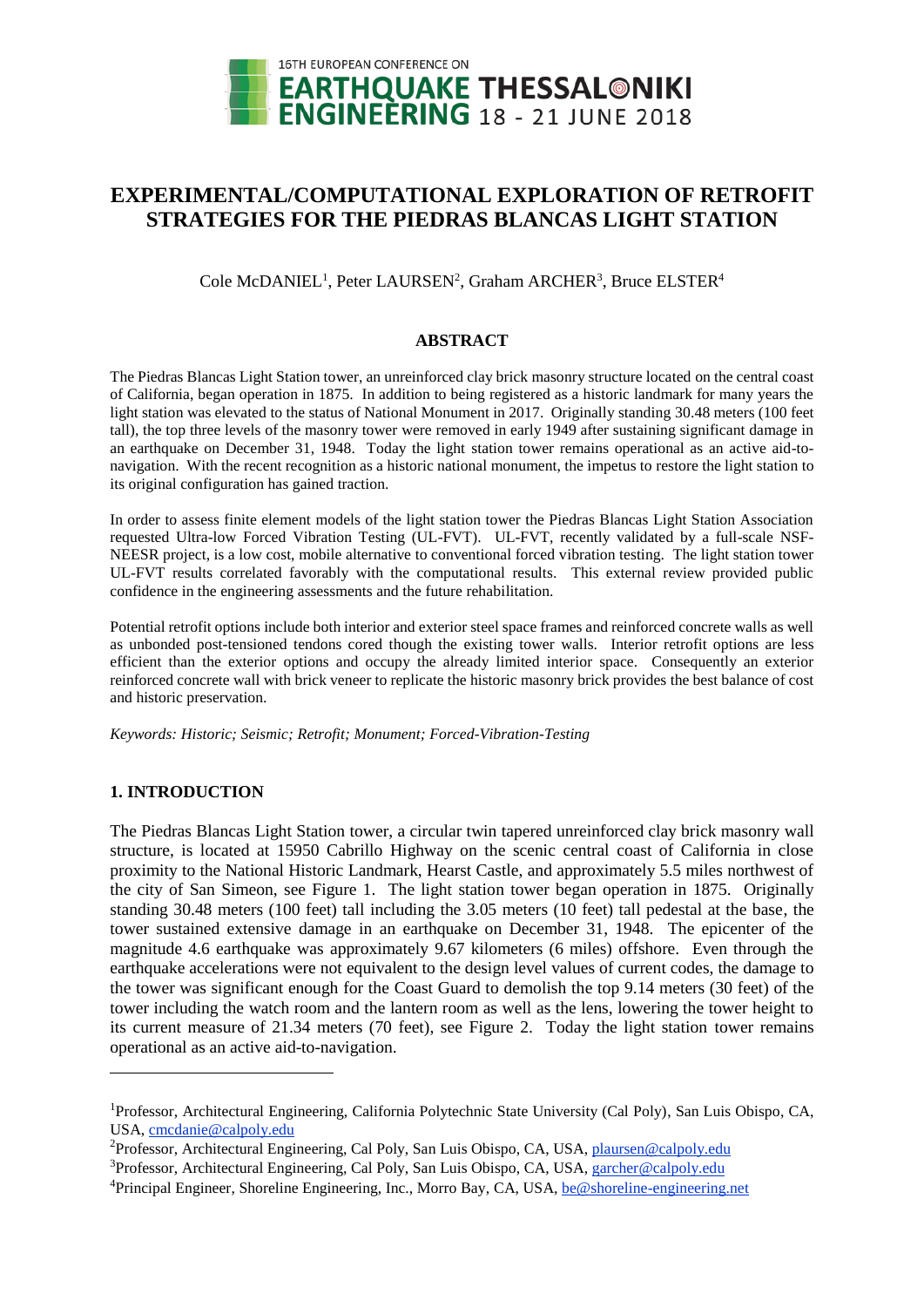

Figure 1. Scenic view from the top of the Piedras Blancas Light Station tower

In addition to being part of the federally designated Piedras Blancas Light Station Outstanding Natural Area and listed on the National Register of Historic Places for many years, the light station was elevated to the status of National Monument in 2017 under the broader umbrella of the California Coastal National Monument, which stretches over 1770 kilometers (1,100 miles) along the California coast. With this recognition as a Historic National Monument, the impetus to restore the light station tower to its original configuration has gained traction with the local community.



(a) Original configuration (PBLSA, 2017) (b) Current configuration

Figure 2. Piedras Blancas Light Station tower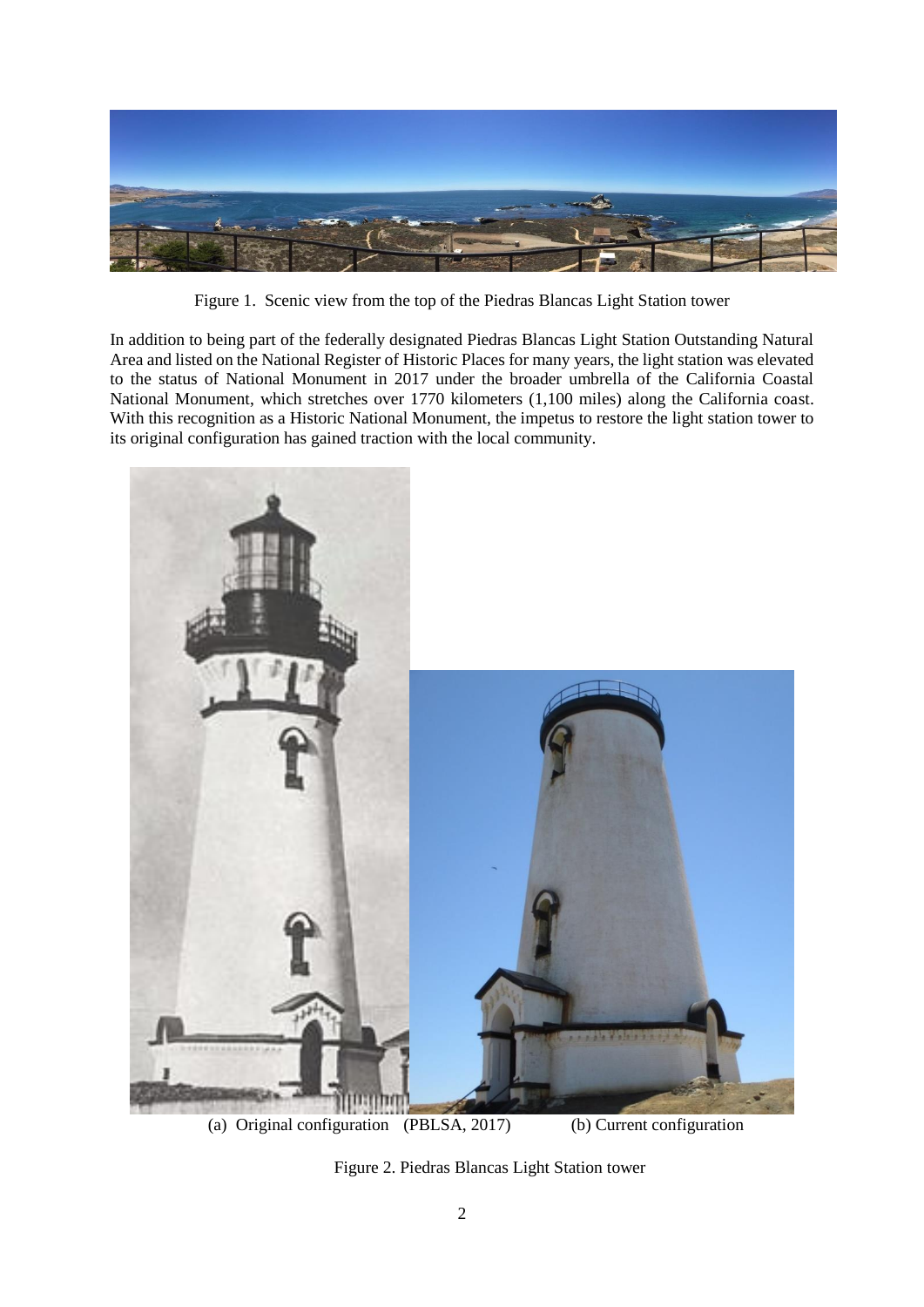### *1.1 Recent Seismic Activity*

The last significant earthquake in the region occurred on December 22, 2003. The epicenter of the moment magnitude,  $M_w$ , 6.5 earthquake was approximately 11.3 kilometers (7 miles) northeast of the city of San Simeon, approximately due east of the light station tower. Considering the magnitude of the event and the close proximity, the light station tower performed remarkably well, however, the main reason for this satisfactory performance was due to the southeast direction of fault slip away from the tower, resulting in lower acceleration demands at the tower location than in the forward directivity direction. The near fault ground motions were particularly strong in the city of Paso Robles where numerous unreinforced masonry buildings were heavily damaged including collapse of a few structures. The light station tower sustained negligible visible damage in the event as evidenced by the fact that the tower was not discussed in the two prominent reports on the earthquake by the Earthquake Engineering Research Institute (Lynn et al. 2004) and the California Seismic Safety Commission (CSSC 2004), both of which detailed damage to structures, lifelines and roadways.

### *1.2 PBLSA Plans for the Light Station Tower*

With multiple fault lines in the near vicinity to the light station the seismic risk to the tower is high. The Piedras Blancas Light Station Association (PBLSA) has been evaluating potential retrofit schemes for more than a decade. The PBLSA recently hired Shoreline Engineering, a structural engineering firm in Morro Bay, California that has extensive experience with the design and rehabilitation of marine facilities, to assess options for the retrofit of the Piedras Blancas Light Station tower. Shoreline Engineering assessed the tower demands and capacities according to the California Historic Building Code (CHBC), the California Existing Building Code (CEBC) and the California Building Code (CBC) as each applies to the evaluation using the 2012 United States Geological Survey (USGS) seismic maps. The spectral acceleration due to the Maximum Considered Earthquake (MCE) or approximately 2500 year return period event is 1.35g and the Design Basis Earthquake (DBE) or 2/3 of the MCE event is 0.9g. An importance factor, Ie, of 1.5 was applied since the structure is used for essential services. A response modification factor, R, of 1.5 was also applied. This low response modification factor implies very limited ductility due to the brittle nature of unreinforced clay brick masonry. With equal importance and response modification factors, the tower is expected to remain essentially elastic in the design level earthquake assuming the structure can resist the seismic demands.

#### *1.3 UL-FVT of the Light Station Tower*

In order to validate finite element models of the light station tower the Piedras Blancas Light Station Association (PBLSA) requested Ultra-low Forced Vibration Testing (UL-FVT). UL-FVT, recently validated by a full-scale NSF-NEESR project (McDaniel et. al., 2014), is a low cost, mobile alternative to conventional forced vibration testing. In the past few years, the authors have developed and implemented (Archer et.al. 2011; McDaniel et. al. 2010) a unique type of Forced Vibration Testing (FVT) for low-rise building structures using ultra-low force amplitudes. UL-FVT is accomplished by placing a small portable  $(-100 \text{ lb.})$  harmonic shaker on the top of a structure and recording the resulting floor accelerations throughout the structure using highly sensitive accelerometers. The structures tested using UL-FVT include steel and concrete moment resisting frames, steel concentric braced frames, reinforced concrete moment resisting frames, and reinforced concrete shear walls. The largest structure tested to date is a 5-story 180,000 ft<sup>2</sup> library building (Rendon et. al. 2012). The Piedras Blancas Light Station tower is an ideal candidate for UL-FVT with the concrete topping slab and a relatively high natural frequency of vibration.

### **2. LIGHT STATION TOWER ASSESSMENT**

#### *2.1 Visual Assessment and Material Testing of the Light Station Tower*

Unknown material properties are typically conservatively estimated with low default values provided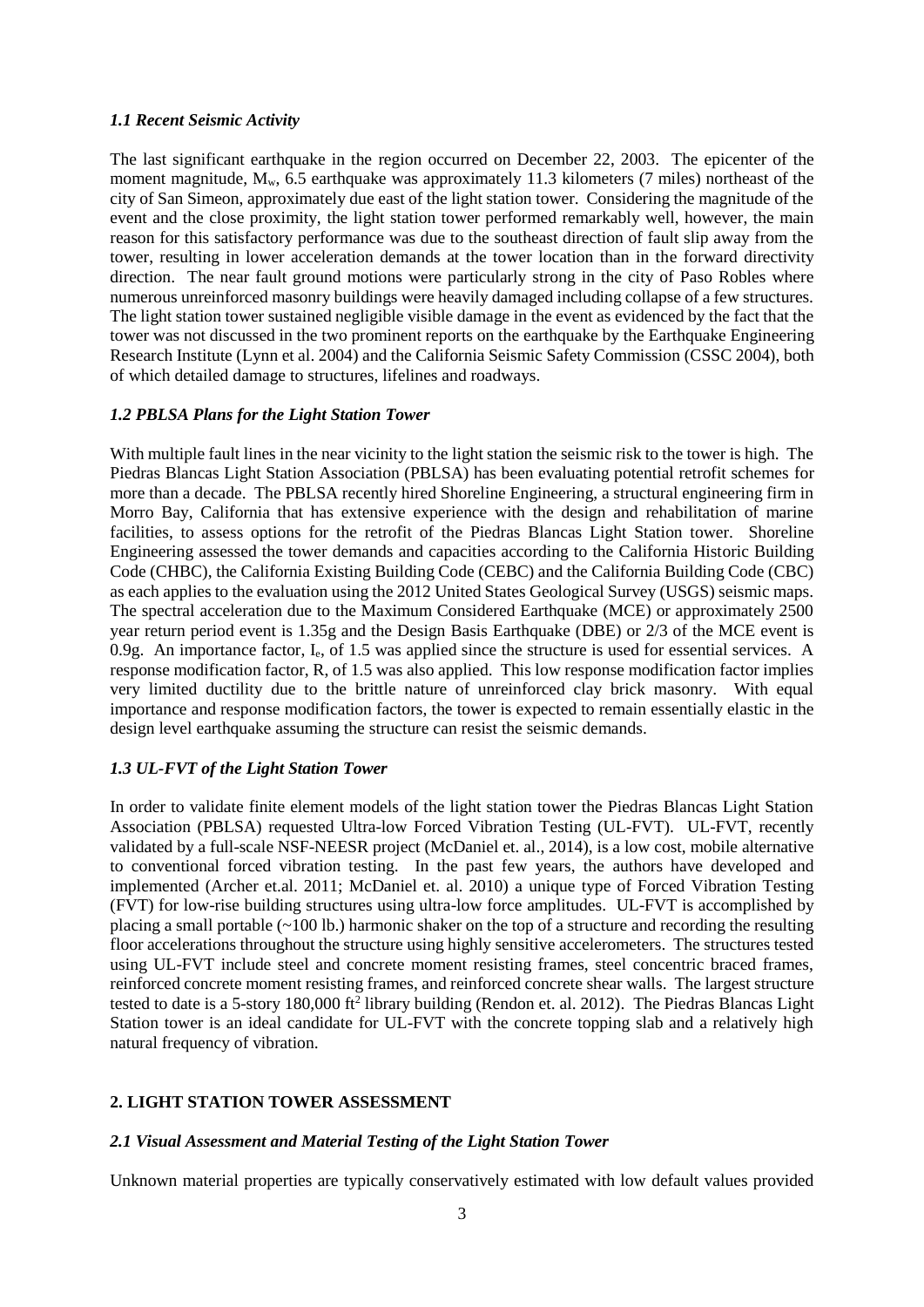by design codes. In order to obtain more realistic material properties for the unreinforced masonry, in situ testing was performed on the tower masonry. Flat jack tests and masonry shear tests were conducted to determine the masonry compression strength and the shear strength of the mortar joints, respectively. In place masonry shear test results varied from 214 psi to 342psi. These values are high for the masonry of the era (Atkinson-Noland 2007), pointing to one of the key reasons why the light station tower has withstood multiple seismic events for over the past century. Flat jack testing determines the vertical in situ compressive strength in a masonry wall. The flat jack test results yielded a masonry compression strength,  $f<sub>m</sub>$ , equal to 1000 psi.

Visual inspection of the tower highlighted a few key deficiencies that need to be addressed in addition to seismic deficiencies. Visible deterioration of the exterior clay masonry bricks and mortar as well as exterior cracking in the tower face has been covered by painting of the tower in 2012, however, photographs of the tower prior to 2012 document the need to address these issues. The majority of the exterior tower face cracks originate from the door at the tower base and the windows along the tower elevation where stress concentrations are increased due to the openings in the tower walls. The interior and exterior tower walls are separated by an annular ventilation space that was capped with a reinforced concrete slab after the 1948 earthquake. Capping of the ventilation space has led to inadequate ventilation and therefore the potential for deterioration of the faces of the exterior and interior masonry walls along the ventilation space. Inadequate support for the tower stair landings was also documented in the visual inspection.

## *2.2 Computational Assessment of the Light Station Tower*

Three dimensional computational finite element models (see Figure 3) were created by Shoreline Engineering to assess the seismic demands on the current tower configuration as well as potential retrofit



Figure 3. Computational model of tower and crack mapping comparison to stresses (RISA, 2016)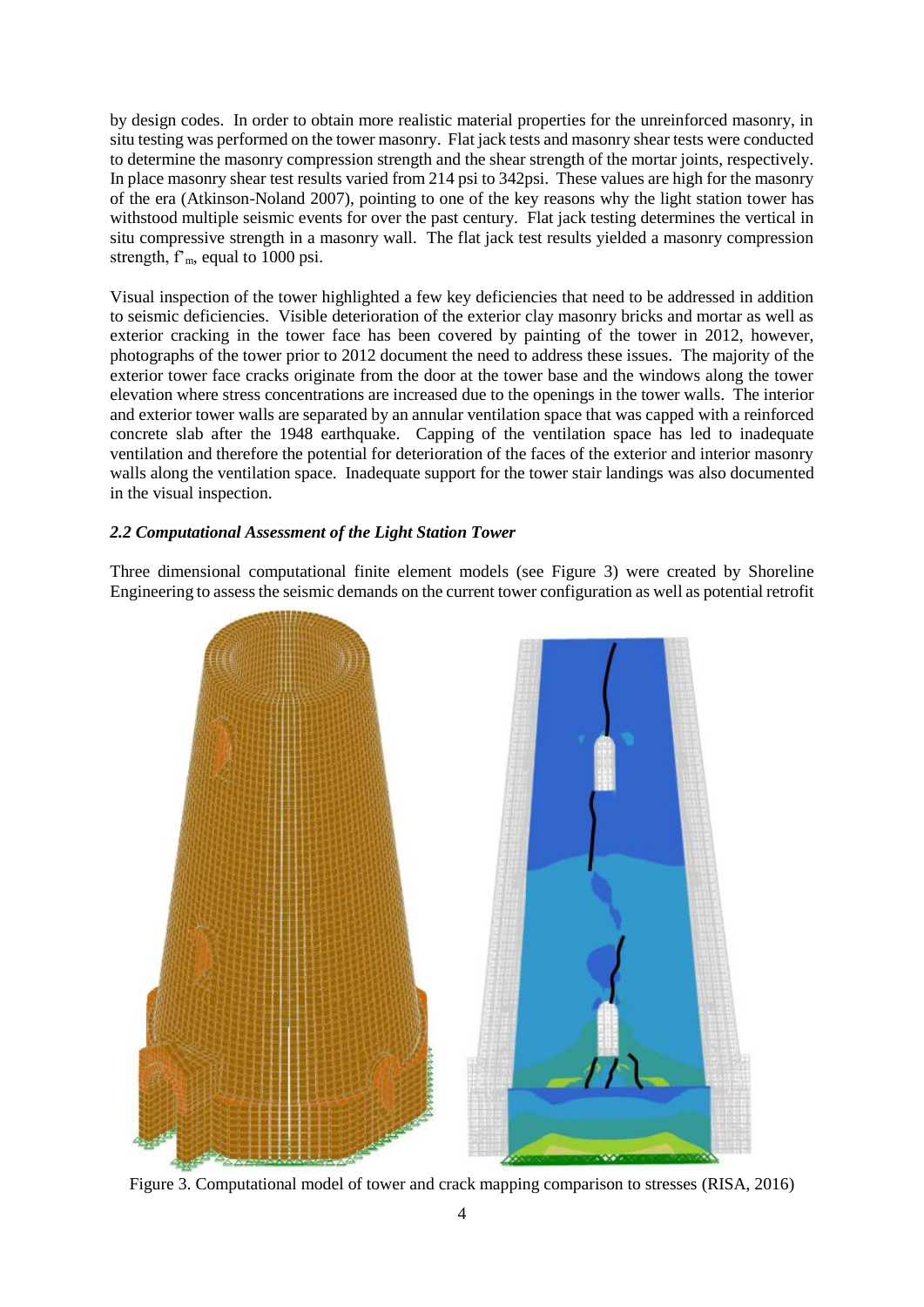options for the tower. Eight node brick elements were used to model the variation in the tower wall thickness, the observed crack patterns in the tower walls as well as the annular ventilation space running the full height of the tower. The ventilation space location and condition were estimated since access to the space was closed off by the capping of the tower with the reinforced concrete slab after the top three levels of the tower were removed in 1948. Observed crack patterns were compared to the stress demands from the computational model results.

Deficiencies identified during the seismic evaluation include inadequate tension and shear capacity of the masonry walls, inadequate resistance to overturning of the tower and inadequate resistance to sliding at the tower base.

# *2.3 UL-FVT Assessment of the Light Station Tower*

Ambient vibrations were measured first to provide a rough estimate of the tower fundamental frequencies. The maximum ambient vibration readings ranged between 20-30 micro-g's at the tower top. Next a linear shaker was placed in the optimal location on the light station tower top to excite the structure to approximately 3000 micro-g's, or roughly 100 times the ambient vibration levels, allowing for clear identification of the tower resonant response (see Figure 4). With very low damping, dynamic amplification in the range of 50-100 times is predicted by standard structural dynamics equations (Chopra, 2012). Next, Ultra-Low Forced Vibration Testing (UL-FVT) was used to experimentally determine the fundamental frequencies and mode shapes. These experimental fundamental frequencies and mode shapes (see Figure 5) were compared to the computational results which correlated favorably. This external review of the tower finite element model provided public confidence in the engineering assessments and the future rehabilitation decision making process. UL-FVT will also be conducted after the tower is retrofit as a comparison for the retrofitted tower finite element model.



Figure 4. UL-FVT frequency and mode shape experimentation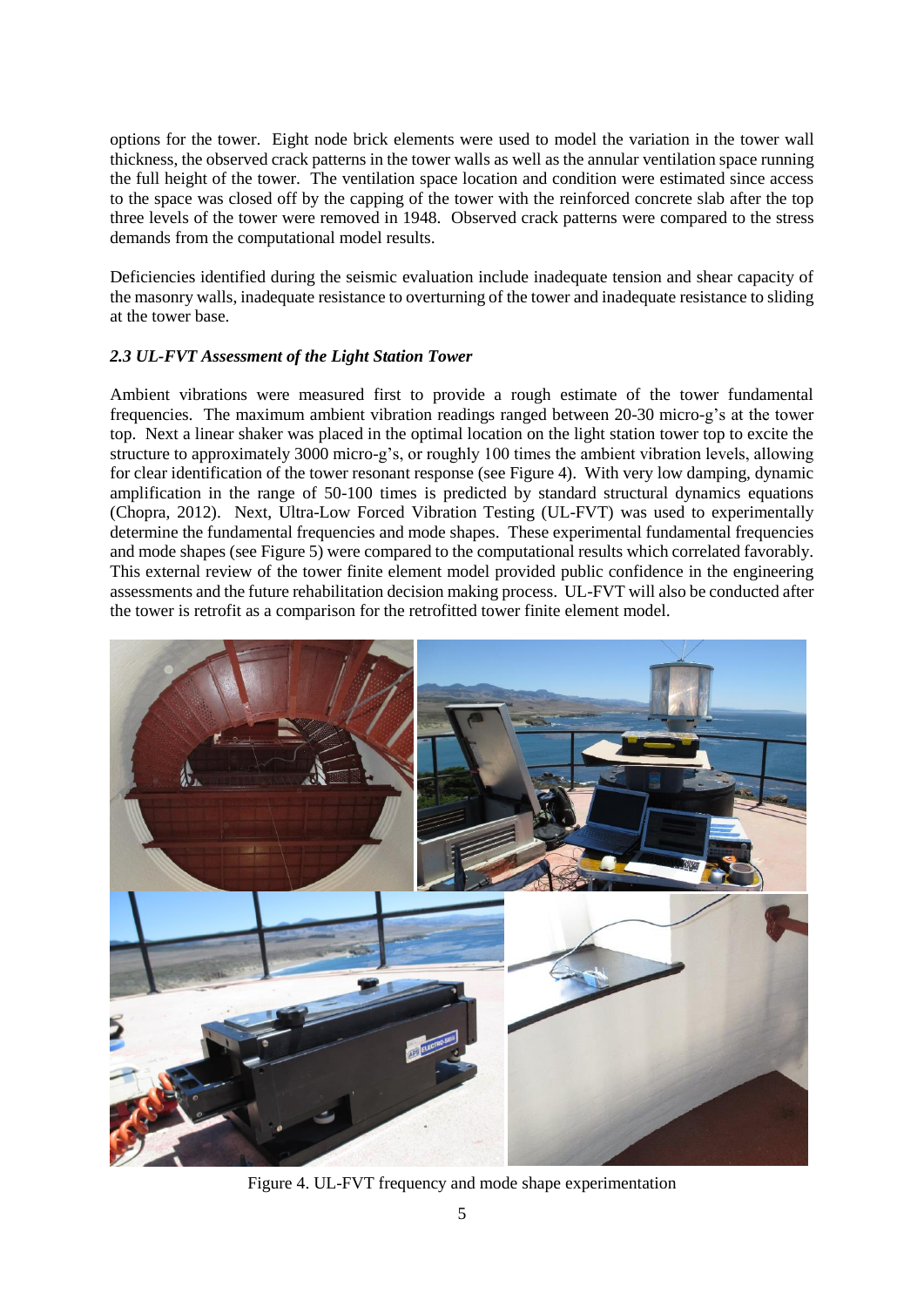

Figure 5. Normalized UL-FVT and computational mode shape comparison

# **3. LIGHT STATION TOWER RETROFIT ASSESSMENT**

### *3.1 Light Station Tower Retrofit Considerations*

A variety of rehabilitation schemes are currently being evaluated by Shoreline Engineering to restore the Piedras Blancas Light Station tower to its original height of 30.48 meters (100 feet), from full restoration of the tower top with clay brick masonry to light weight replica options that maintain the historic character of the structure without adding the full weight of clay brick masonry. The full restoration of the tower top with clay brick masonry while clearly providing the most historically accurate solution would also lead to the highest seismic demand/capacity ratios on the existing tower structure. Any unnecessary additional weight will only exacerbate the current masonry deficiencies, therefore keeping the additional weight to a minimum is a high priority. Fortunately, the tower tapers in thickness from approximately 1m thick walls at the base to approximately 0.7 m thick walls at the tower top, continuing the tower taper with the restoration to 30.48 m with a light weight façade to include the original cast iron ornamentation as seen in Figure 6 will keep the additional weight to a minimum.

Increasing the tower height will increase the fundamental periods (decrease the fundamental frequencies) of the tower. However, this increase in period will have little effect on the overall design seismic acceleration demand since the corner period at the edge of the design acceleration response spectrum plateau is estimated by the USGS to be 0.37 seconds. The computational modeling predicted a fundamental period of approximately 0.2 seconds and the UL-FVT measured a fundamental period of approximately 0.15 seconds. The UL-FVT period is expected to be low since the cracking in the masonry at the design level event will increase the period of the structure beyond the UL-FVT measured period. However, an increase in the period beyond 0.37 seconds due to restoring the tower to its original configuration is unlikely, therefore, the pre- and post-retrofit design accelerations will likely remain unchanged.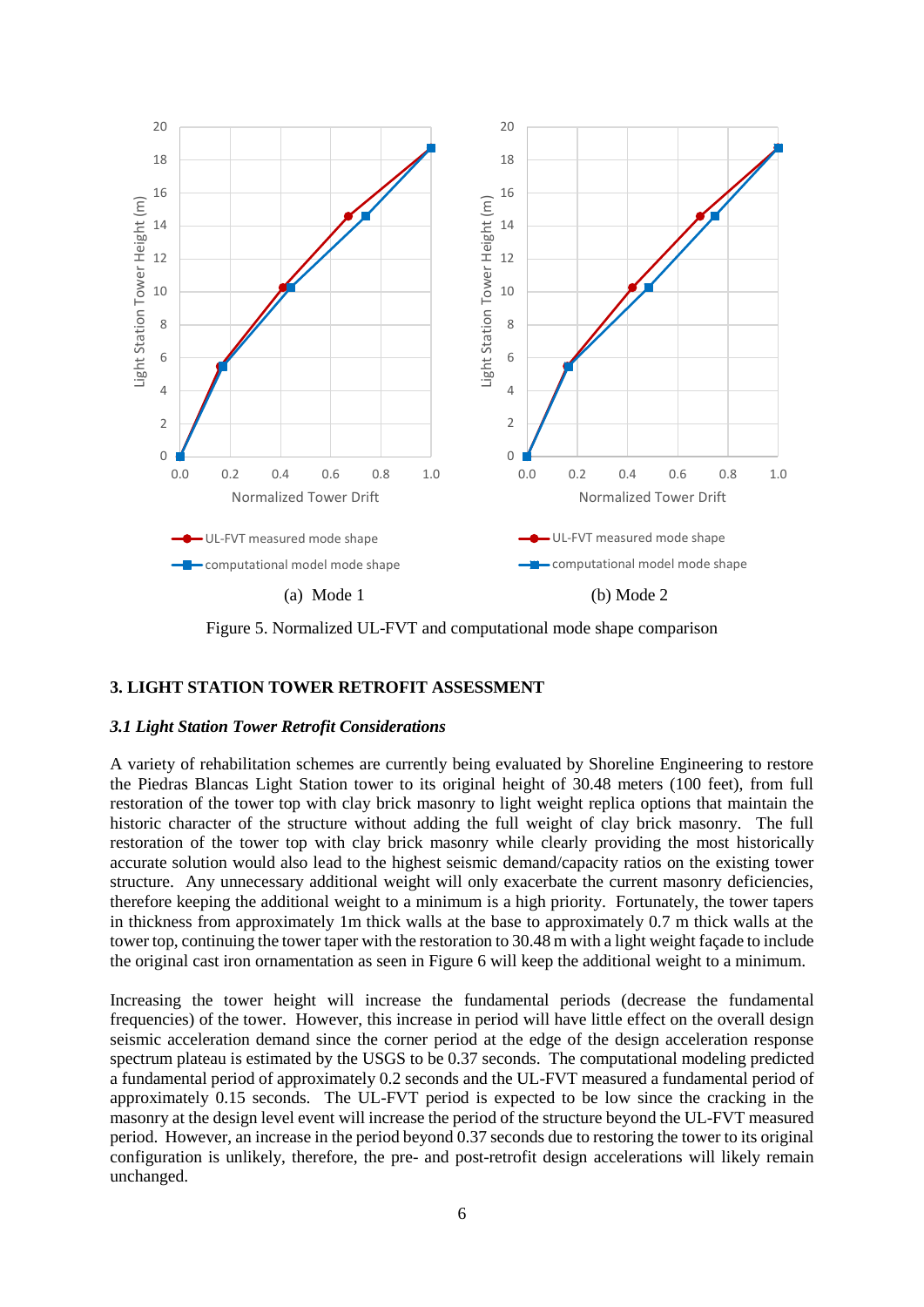### *3.2 Retrofit Options for the Light Station Tower*

Currently public access to the interior of the tower including ascending and descending the tower stairs is restricted due to the high stress demand/capacity ratios in the masonry. Since public funding will be included in the restoration of the tower, any rehabilitation scheme needs to focus on reopening the tower for public access to the interior of the tower, not simply stabilizing the tower against collapse in the event of a design level earthquake. Currently design level seismic demands create stresses that exceed the strength of the unreinforced clay brick masonry. Overturning of the light station tower in a seismic event and sliding at the tower base are global deficiencies that are likely to occur under the design level earthquake as well. Options for mitigating these deficiencies include the following:

#### Interior schemes:

Interior steel space frame - This retrofit schemes involves anchoring a full height steel space frame to the interior face of the existing tower wall. The steel space frame would compromise the historic character of the interior of the tower, however, the exterior of the tower would remain aesthetically intact. Modification to the stair landings would be necessary to accommodate the steel interior space frame.

Interior shotcrete concrete shear wall – This retrofit scheme involves anchoring a new concrete shear wall to the face of the existing interior wall of the tower, providing a concrete option similar to the interior steel space frame option. The stair landings would be cast into the concrete wall with anchors providing adequate load transfer.

The disturbance of the internal historic fabric of the tower and intrusion on the limited interior tower space by the internal space frame/concrete shear wall prompted Shoreline Engineering to seek exterior retrofit options.

#### Exterior schemes:

Exterior steel space frame – This retrofit scheme involves anchoring a full height steel space frame to the exterior face of the existing tower wall. This option was quickly deemed unrealistic due to the historic nature of the tower even though it would be the most cost effective option.

Vertical post-tensioned steel tendons – This retrofit scheme involves installation of unbonded posttensioned steels tendons in the exterior section of the tower wall. A radial pattern of unbonded posttensioned steel rods would be anchored at the 4th landing (existing tower top) and anchored at the tower base. This option protects the integrity of the historic nature of the light station tower including the exterior and interior tower walls, however, this is also the most expensive option proposed. In addition the large thickness of the tower walls, exceeding 1m (3 feet) at the tower base, would require numerous post-tensioned tendons to apply the necessary compressive stresses needed to overcome any tensile stress demands on the masonry.

Exterior concrete wall with brick veneer – This retrofit scheme involves sand blasting the existing exterior of the tower to remove any deteriorated mortar and clay brick masonry. A 152.4 mm (6 inch) reinforced concrete shear wall would encompass the tower with 50.8 mm (2 inch) veneer brick to replicate the historic exterior. The overall diameter at the base would increase approximately 4% with this option. With a goal of historic preservation and a cost effective design, this exterior retrofit option is likely to be the choice of the PBLSA. The retrofit will be designed to sustain the added weight from the restoration of the top 9.14m (30 feet) of the light station tower with a light weight composite replica in the range of 25-30% of the weight of a full clay brick masonry restoration.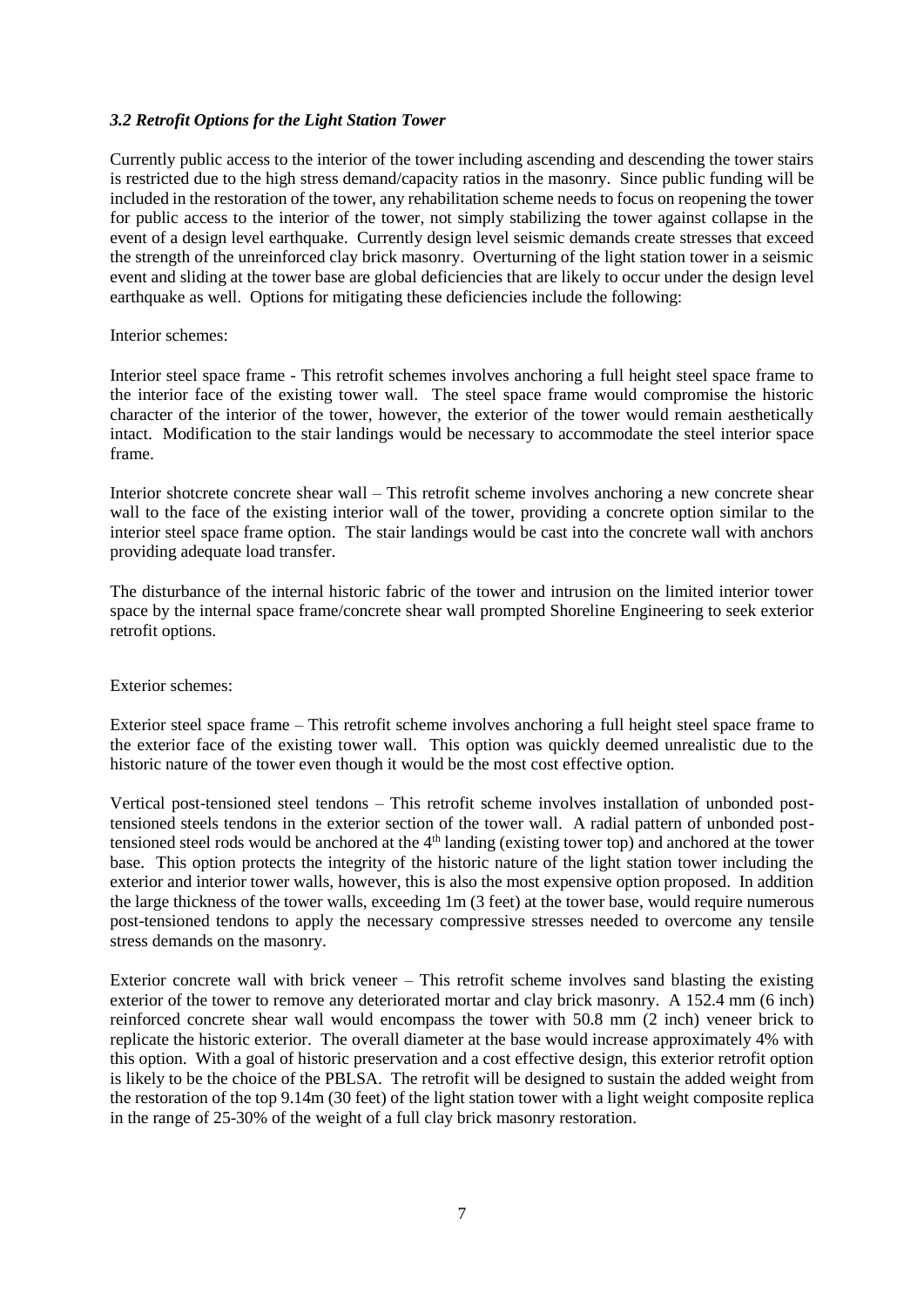

Figure 6. Original light station tower top 9.14 m (30 feet)

The design of each retrofit option described above includes resisting the additional demands from the weight of a light weight replica of the top 9.14 meters (30 feet) of the tower. In the case of any of the retrofit options, the following additional rehabilitation steps are required:

- Removal of the 15.24 centimeter (6 inch) concrete slab on the tower top to allow access to the annular ventilation shafts and to the renovated tower top.
- Connection of the twin unreinforced clay brick masonry walls (exterior wall and interior wall) of the tower to ensure that the tower walls act as a unit rather than individually. This would enhance both local slenderness deficiencies for the interior wall and global tower instabilities. One option is to install stainless steel helical anchors horizontally on an 18" grid alternating from the interior and exterior of the tower. This would connect the inner tower walls to the exterior tower walls by passing through the inner tower walls and annular ventilation space and anchoring into the exterior tower walls. A borescope investigation of the annular ventilation spaces recently identified a highly irregular pattern to the ventilation spaces, with less than expected ventilation space on the east side of the tower and no ventilation space found on the west side of the tower. Therefore, grouting the ventilation spaces is recommended prior to installing the horizontal anchors.
- Anchoring of the base of the tower to the underlying bedrock is also necessary. This can be accomplished by coring anchors 20-30' below the surface using in a radial pattern around the tower circumference to resist global overturning of the tower about the foundation and sliding of the tower base during seismic events.
- A challenge to including a lightweight replica of the tower top will be to ensure deformation compatibility between the existing tower and the addition both in plan and elevation. Keeping the tower cross-section from deforming in an oval shape rather than the preferred circular deformation and keeping the first mode cantilever behavior in elevation influenced the retrofit decision making process.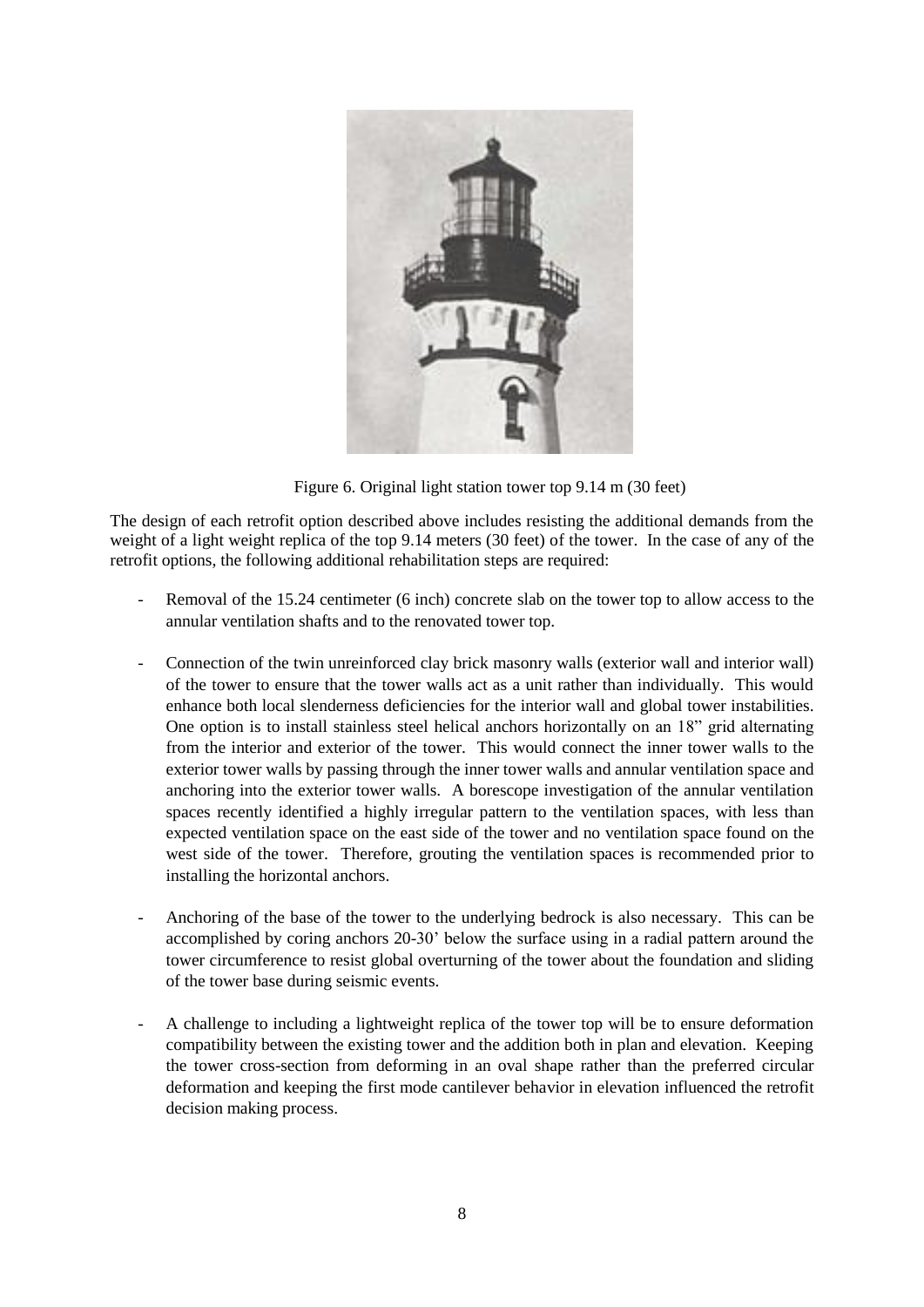### *3.3 UL-FVT Testing of the Light Station Tower Post-Retrofit*

Physical testing (UL-FVT) of the Piedras Blancas Light Station tower during and after the retrofit is a useful tool to confirm the validity of both the retrofit scheme and the computation model used in the tower retrofit design. The one aspect of the retrofit that the UL-FVT will not confirm is the anchoring of the tower to the underlying bedrock. The entire base of the tower is in a high state of compression both before and after the retrofit work. The addition of the anchors will only affect the mode shapes and periods (frequencies) of the structure if any part of the base is put into tension (or if it slid) such as during a large seismic event. Thus the presence of the anchors is unlikely to be detected.

The addition of an exterior concrete wall will both stiffen the existing structure and add mass. Both changes will affect the mode shapes and natural periods (frequencies) and will be easily detected by UL-FVT. More importantly the UL-FVT will confirm the validity of the computational model used in the tower retrofit design. As was done for the existing structure, several accelerometers will be placed over the height of the tower and the resulting mode shapes and natural periods will be compared to the computational predictions. Furthermore, accelerometers will be placed on the inside and outside face of the tower wall in several locations to confirm the bond between the existing and new walls. A lack of bond will show up as a differential in the accelerations between the two faces.

The removal of the concrete slab diaphragm at the top of the existing tower to provide access to the new top may introduce ovalling (deformation of the circular cross-section). If present this will be detected in the mode shapes predicted by the computational model and will be confirmed using UL-FVT by placing several horizontal accelerometers at the elevation of the former slab.

The lightweight tower top will affect the mode shapes and natural periods (frequencies) of the overall tower primarily through the additional mass. It will also become an extension to the tower and will likely add additional modes of vibration; some modes may have little interaction with the tower. The change in the tower modal response will show up in the computational model of the entire retrofitted tower and top and will be confirmed through UL-FVT. For the UL-FVT, additional accelerometers will be placed throughout the new tower top to capture the modal response.

# **4. CONCLUSION**

The Piedras Blancas Light Station tower originally stood 30.48m (100 feet) tall when it began operation in 1875. After an earthquake in 1948 the top 9.14m (30 feet) of the tower were removed by the United States Coast Guard. Since then the tower has performed remarkably well considering the high seismicity of the region including a moment magnitude 6.5 event in 2003. Efforts to restore the tower to the original configuration have been ongoing for years, however, the recent elevation of the light station tower to the level of National Monument will help with the necessary fundraising. Restoration of the tower to its original configuration will be costly due to the balancing of the high seismic demands of the region and the historic preservation requirements. In order to raise public confidence in the engineering assessment of the current tower configuration and retrofit options, Ultra-low Forced Vibration Testing (UL-FVT) was conducted to determine the tower fundamental periods (frequencies) and mode shapes for validation of the three dimensional computational finite element models. Ultra-Low FVT (UL-FVT) was accomplished by placing a small portable (~100 lb.) harmonic shaker on the top of the light station tower and recording the resulting accelerations throughout the structure using highly sensitive accelerometers.

Retrofit options for the Piedras Blancas Light Station tower include both internal and external steel space frames or reinforced concrete walls as well as unbonded post-tensioned tendons cored though the existing tower walls. The interior retrofit options protect the historic nature of the exterior of the tower while attempting to minimize the historical impact on the tower interior. Although unbonded post